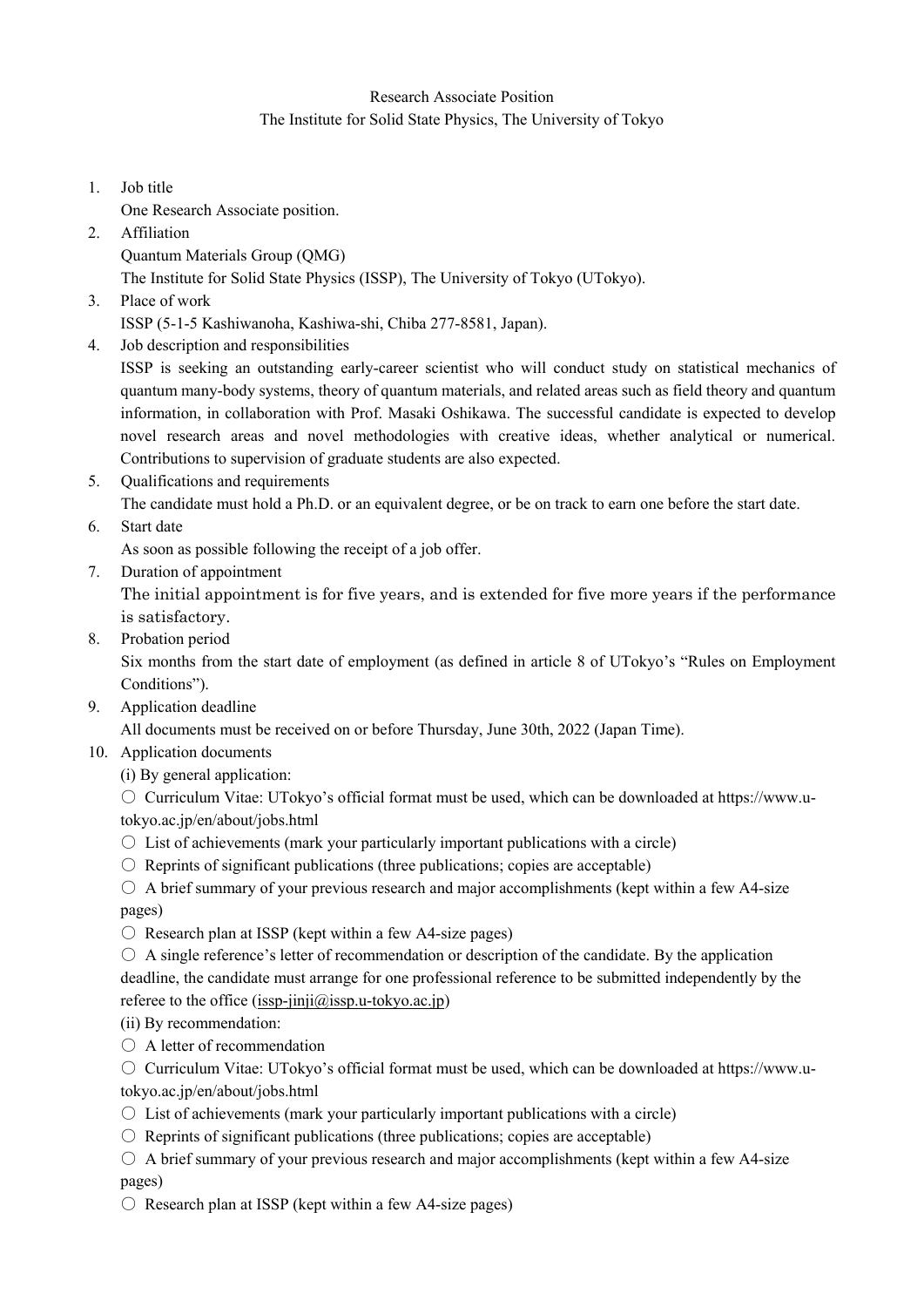## 11. How to submit

All application materials must be received via post or email.

 $\bigcirc$  By post:

Send application materials via simplified registered mail or another trackable delivery service to:

General Affairs Office, The Institute for Solid State Physics, The University of Tokyo, 5-1-5 Kashiwanoha, Kashiwa, Chiba, 277-8581. (Email: issp-jinji@issp.u-tokyo.ac.jp / Telephone: +81-4-7136-3207)

The following must be typed in red on the envelope, "Application documents for QMG Research Associate Position (Oshikawa Group) enclosed" or "Recommendation documents for QMG Research Associate Position (Oshikawa Group) enclosed".

 $\bigcirc$  By email:

To obtain a URL for uploading application documents, send an email to ISSP General Affairs Office (isspjinji@issp.u-tokyo.ac.jp) with the subject line "Application for QMG Research Associate Position (Oshikawa Group)". Then, use the URL provided to upload all of your application documents (For general application, the letter of recommendation or description of the candidate should be submitted directly from the referee to the office). Please get in touch with the office if you do not receive a response to your application documents within three business days of sending them.

## 12. Inquiries

QMG, ISSP, UTokyo Professor Masaki Oshikawa Email: oshikawa@issp.u-tokyo.ac.jp

13. Employers name

The University of Tokyo.

14. Working hours

Based on the discretionary work system for professional work, working hours are deemed to be 7 hours and 45 minutes per day.

15. Days off

Saturdays, Sundays, national holidays, and end-of-year holidays (December 29<sup>th</sup> to January 3<sup>rd</sup>).

16. Paid leave

Annual paid leave; special paid leave, etc.

17. Salary

The basic salary will be decided after considering the successful candidate's academic and professional background. Bonus payments (twice a year), commuting allowance (up to 55,000 yen per month), and other allowances and a system for regular wage raises are provided following the related regulations of UTokyo.

18. Insurance

Enrollment in the insurance scheme provided by the Mutual Aid Association of MEXT (Ministry of Education, Culture, Sports, Science and Technology) and employment insurance.

19. Others

・The successful candidate will be determined following the ISSP faculty meeting's deliberations. The position will remain vacant if no suitable candidates are identified.

・UTokyo is committed to gender equality in employment and encourages female applicants.

・According to the Foreign Exchange and Foreign Trade Act (FEFTA) and other regulations, if you hold a concurrent position with an overseas organization or receive a substantial amount of income from a foreign government or other sources that restrict the sharing of your research skills and outcomes at UTokyo, you may have difficulty fulfilling your responsibilities as a member of the UTokyo faculty. Any subsequent dual employment and others after assuming the position should be limited to the extent that it does not interfere with the sharing of research skills and outcomes at UTokyo.

・The submitted materials used to fill out the application will not be returned. Your CV will be used solely for the purposes of this application, and your personal information will not be disclosed, transferred, or rented to any third party without your permission.

・The status of measures to prevent second-hand smoke is indoor smoking cessation (establishment of smoking areas).